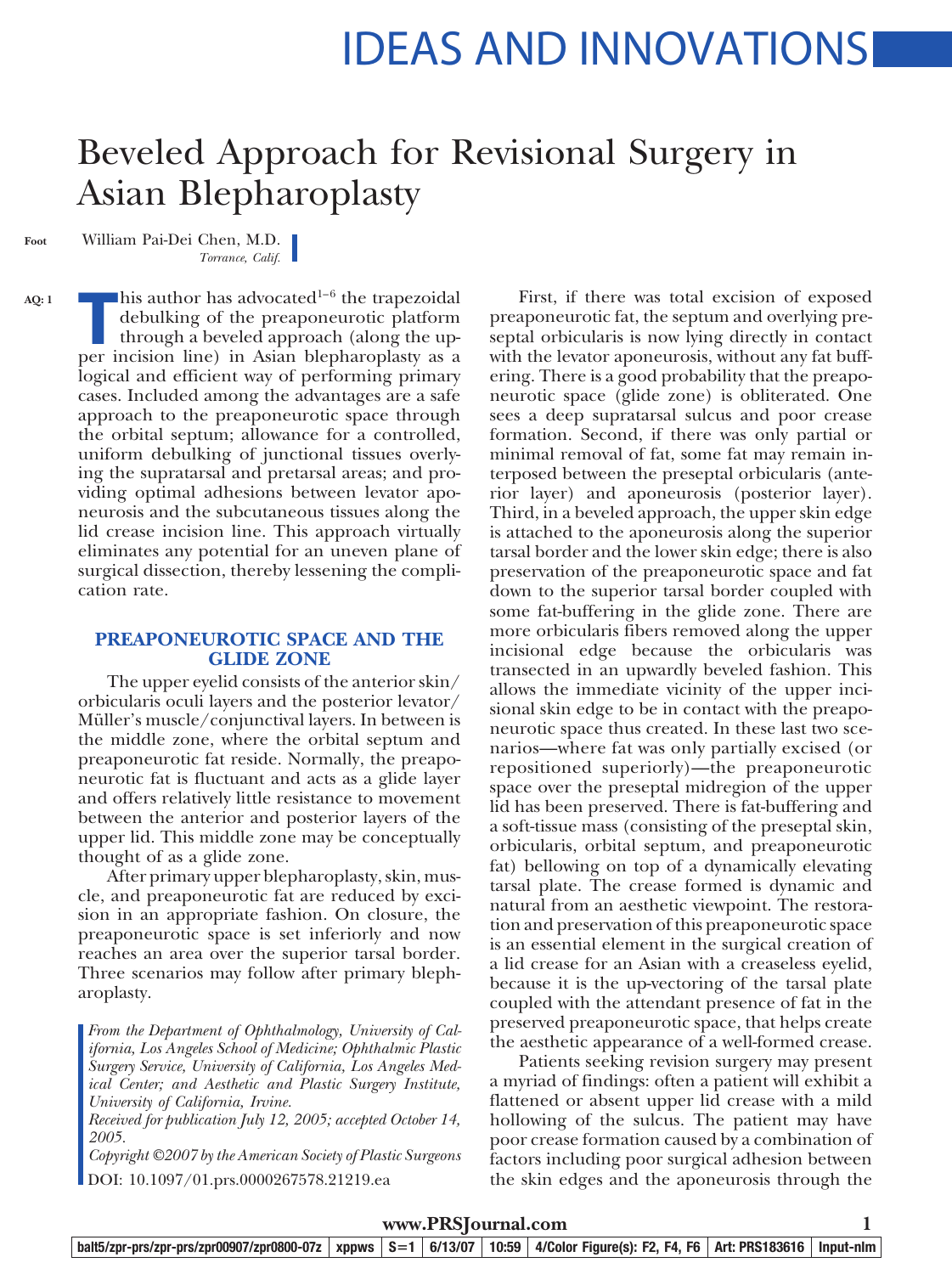| balt5/zpr-prs/zpr-prs/zpr00907/zpr0800-07z   xppws   S=1   6/13/07   10:59   4/Color Figure(s): F2, F4, F6   Art: PRS183616   Input-nlm |  |  |  |  |  |  |  |
|-----------------------------------------------------------------------------------------------------------------------------------------|--|--|--|--|--|--|--|
|-----------------------------------------------------------------------------------------------------------------------------------------|--|--|--|--|--|--|--|

Plastic and Reconstructive Surgery • August 2007

first operation, or the presence of an amorphous sheet of preaponeurotic fat that appears plastered down over the entire aponeurosis within the preaponeurotic space between skin and levator. The eyelid may show spreading of incisional scar, high placement of eyelid crease, induced lagophthalmos on downgaze, and induced secondary ptosis on straight gaze and upgaze. Intraoperatively, one sees thickened middle lamellar scar involving the orbicularis oculi and orbital septum, or the presence of dense scar tissue plaques that may bind the anterior orbicularis oculi and the posterior levator aponeurosis (Fig. 1). Instead of having a physiologically preserved glide zone where significant preaponeurotic fat pads are still present in the lowest aspect of the glide space, there is now a condensed apron (plaque) of tissue that does not allow the posterior layer to up-vector

properly against a passive and flexible skin/orbicularis. Despite efforts, there is no observable crease formation. The patient often complains of fatigue and a feeling of tightness and may show brow and forehead overaction.

In dealing with revisional cases, whether simple or complicated, one of the greatest dilemmas one faces is where to make the incision such that it does not add to or compound the already scarred field of operation, from both an anterior skin viewpoint (and therefore aesthetic concern) and a middle lamella scarring and contracture viewpoint (with further functional compromise). To come out ahead with improved aesthetic results and without any further functional setback is a major triumph for any surgeon familiar with this type of reoperative surgery. Not only is the surgery difficult but the patient often has a heavily bur-



**Fig. 1.** Scarring seen in suboptimal cases of aesthetic surgery of the Asian upper eyelid may include spreading of incisional skin, high placement of upper eyelid crease, induced lagophthalmos on downgaze, and induced secondary ptosis on straight gaze and upgaze. Intraoperatively, one sees middle lamellar scar involving the orbicularis oculi and orbital septum, or the presence of dense scar tissue plaques that may bind the anterior orbicularis oculi and the posterior levator aponeurosis. Instead of having a physiologically preserved glide zone where preaponeurotic fat pads are still present in the lowest aspect of the glide space, there is now a condensed apron-like plaque of tissue that prevents the posterior layer from upvectoring properly against a passive and flexible skin/orbicularis. Despite efforts, there is no observable crease formation. The patient often complains of fatigue and a feeling of tightness and may show brow and forehead overaction.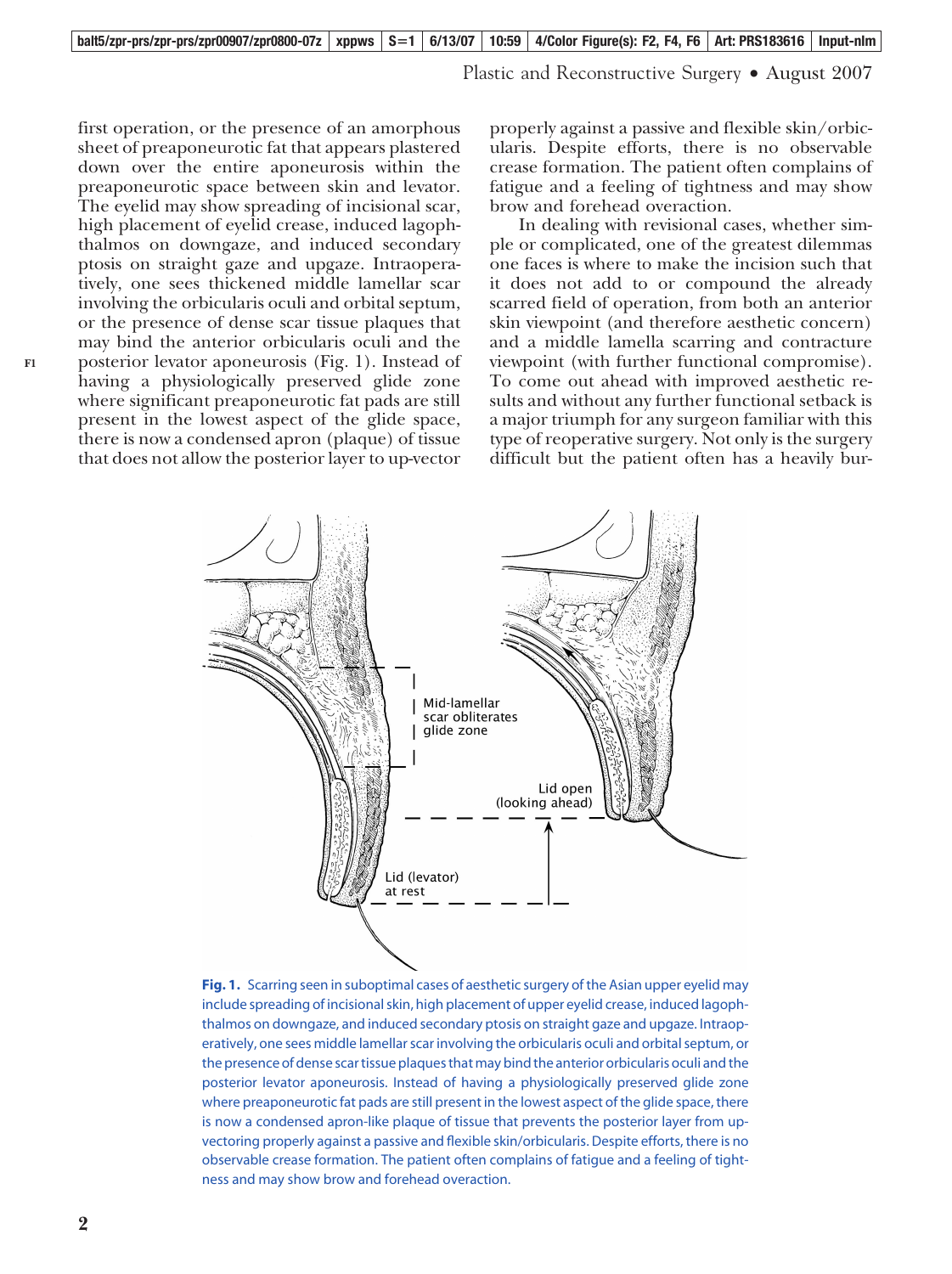| balt5/zpr-prs/zpr-prs/zpr00907/zpr0800-07z   xppws   S=1   6/13/07   10:59   4/Color Figure(s): F2, F4, F6   Art: PRS183616   Input-nim |  |  |  |  |  |  |
|-----------------------------------------------------------------------------------------------------------------------------------------|--|--|--|--|--|--|
|-----------------------------------------------------------------------------------------------------------------------------------------|--|--|--|--|--|--|

Volume 120, Number 2 • Surgery in Asian Blepharoplasty

dened heart and is anxious for a rapid outcome, something that is never easily realized in practice when dealing with cicatrix and suboptimal outcome. One is often struck by how devastated these patients are and how grateful they are when the improvement turns out to be significant. It is important for both patient and doctor to be realistic in their expectations and their projection of the time course for healing following revisional surgery.

It is critical that one does not cause further skin short shortage or increased mid-lamellar contraction, with lid retraction and poor eyelid closure, leading to symptoms of exposure and dryness. If there is insufficient skin in reserve, it is unlikely that there is any probability of revisional improvement, unless one wants to supplement it with a full-thickness skin graft. This latter will require exquisite technique, experience, and special splinting over the skin graft to place the skin graft in an aesthetically acceptable fashion. However, there are many young adults or middle-aged patients with severe problems who need revisional surgery and who are unlikely to have any skin reserve "in the bank" any time soon from natural involutional changes. These patients, who possess just enough eyelid closure to avoid corneal exposure problems, can develop these problems if one proceeds to the usual method of performing excision of skin scar and lysis of adhesion of the middle lamella. The amount of skin removed can be as little as 2 mm, and they may become symptomatic of poor eyelid closure.

An ideal solution to this quagmire is to approach this scarred anterior and middle lamellar complex through a superiorly beveled approach. To do this, the following condition must be met.

The crease height is evaluated, and if it is high, the degree of lowering planned by the surgeon (in millimeters) will determine the minimal amount of skin redundancy above the existent crease height (over the preseptal region) that needs to be in reserve. For example, if the suboptimal crease is currently at 10.5 mm and ideally it needs to be lowered to 7.5 mm, the patient will need to have 3 mm of reserve skin *above* the crease before this is feasible. If the patient has only 2 mm, the patient should be informed that one can only revise it down to 8.5 mm at the current situation, or the patient can opt to wait further for some skin to be made available "in reserve" from natural aging before proceeding to revision at that time. If this condition cannot be met and the patient is desperate because of functional and/or psycho-



**Fig. 2.** (*Above*) A full-thickness skin incision is made along the upper and lower lines of the crease markings. (*Center*) Westcott spring scissors are used to lyse along the upper incisional edge in a beveled fashion, involving the skin and orbicularis. (*Below*) Small, scissoring motions are used as the scissor blades transect the middle lamella scar after going through whitish, scarred fascial layers between the orbicularis and the underlying levator aponeurosis.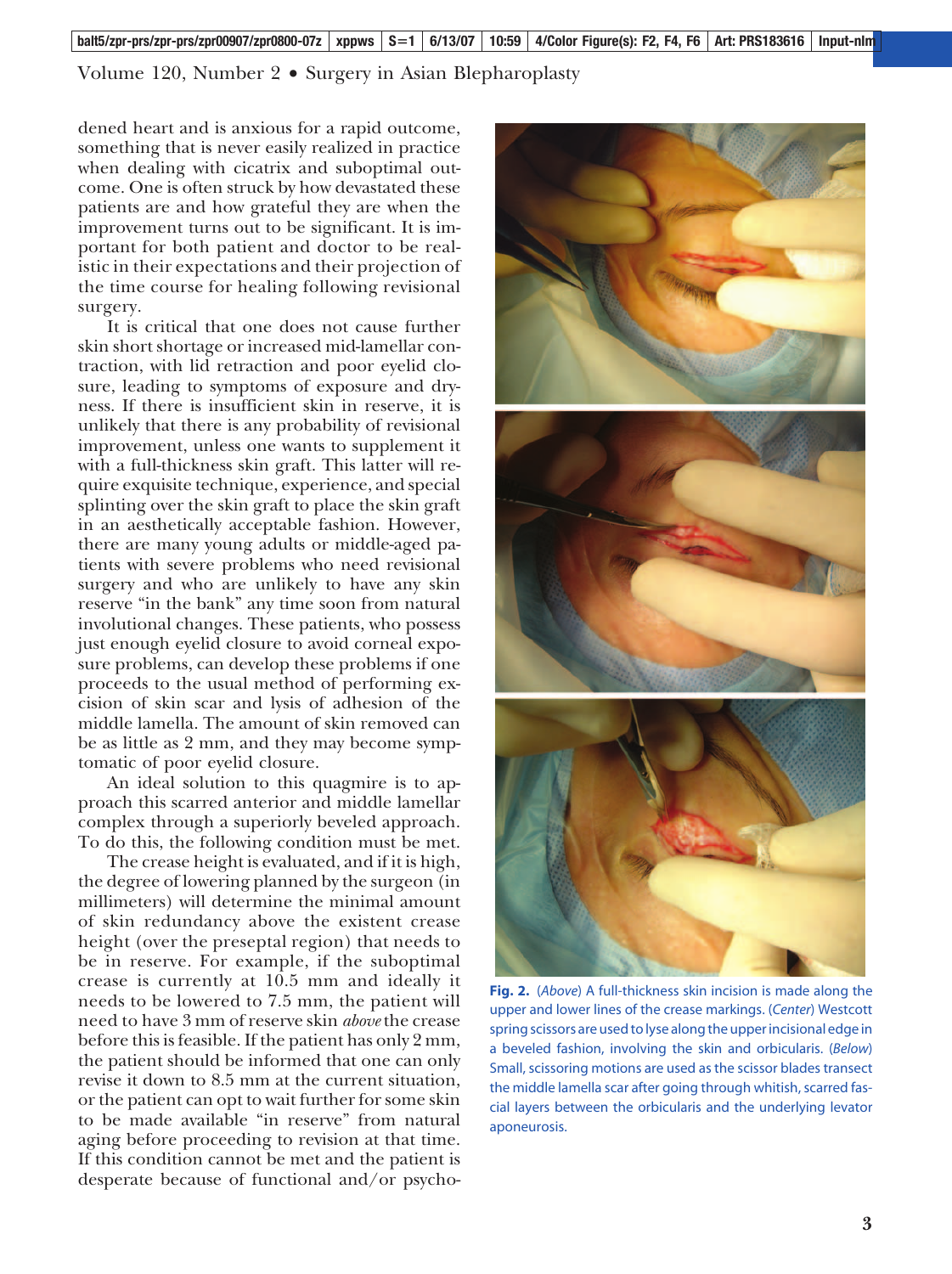| balt5/zpr-prs/zpr-prs/zpr00907/zpr0800-07z   xppws   S=1   6/13/07   10:59   4/Color Figure(s): F2, F4, F6   Art: PRS183616   Input-nlm |  |  |  |  |  |  |  |
|-----------------------------------------------------------------------------------------------------------------------------------------|--|--|--|--|--|--|--|
|-----------------------------------------------------------------------------------------------------------------------------------------|--|--|--|--|--|--|--|

Plastic and Reconstructive Surgery • August 2007

logical reasons, one has to discuss the choice for a free skin graft.

## **TECHNIQUE OF BEVELED APPROACH IN REVISIONAL ASIAN BLEPHAROPLASTY**

For the majority of patients who may be candidates for revision without the need for skin grafting, the author's surgical approach to the revision proceeds initially along the same way as his primary cases, with the major exception being that the upper and lower lines of incisions are marked directly next to each other on either side of the existent incisional scar of the upper eyelid. Patients in this category are more likely to have had their lid crease incision made in the 8- to 9-mm range, as measured from the central lid margin. The separation of the upper and lower lines of incision should be no more than 1 mm (and very rarely, 2 mm). A no. 15 Bard-Parker blade is used to make a full-thickness skin incision along the marked upper and lower incisional lines (Fig. 2, **F2** *above*). Instead of using cutting cautery to go through the orbicularis to reach the orbital septum, one uses a sharp-tipped Westcott spring scissors to incise across the upper line of incision in a superiorly beveled fashion, involving skin-to-orbicularis adhesions (Fig. 2, *center*). Small, scissoring motions are applied as the scissor blades transect the middle lamella scar after going through whitish, scarred fascial layers that is between the orbicularis and the underlying levator aponeurosis (involving orbicularis-to-levator adhesions) (Fig. 2, *below*). This is carried out through



**Fig. 3.** (*Left*) Beveled approaches in Asian blepharoplasty; trapezoidal debulking of skin and preaponeurotic platform; and (*right*) superiorly beveled approach in revisional Asian blepharoplasty. Note the gentler beveled approach in primary cases versus the much steeper beveled (oblique) approach taken in revisional attempts. This is necessary in the latter situation to preserve skin and to allow an approach toward identifying the former preaponeurotic zone. In this scarred middle zone, one frequently finds some residual larger fat lobules combined with scattered smaller amorphous fat globules or aprons of scattered fat droplets. The scarred tissues in the anterior layer and midlamellar zone encompassed by the tissues between the dotted superiorly beveled vector in the drawing and the lower skin incision (along the superior tarsal border) may be excised after the forehead/eyebrow/preseptal skin layer are carefully reset, for as long as the remaining skin still allows passive eyelid closure. All fat is preserved.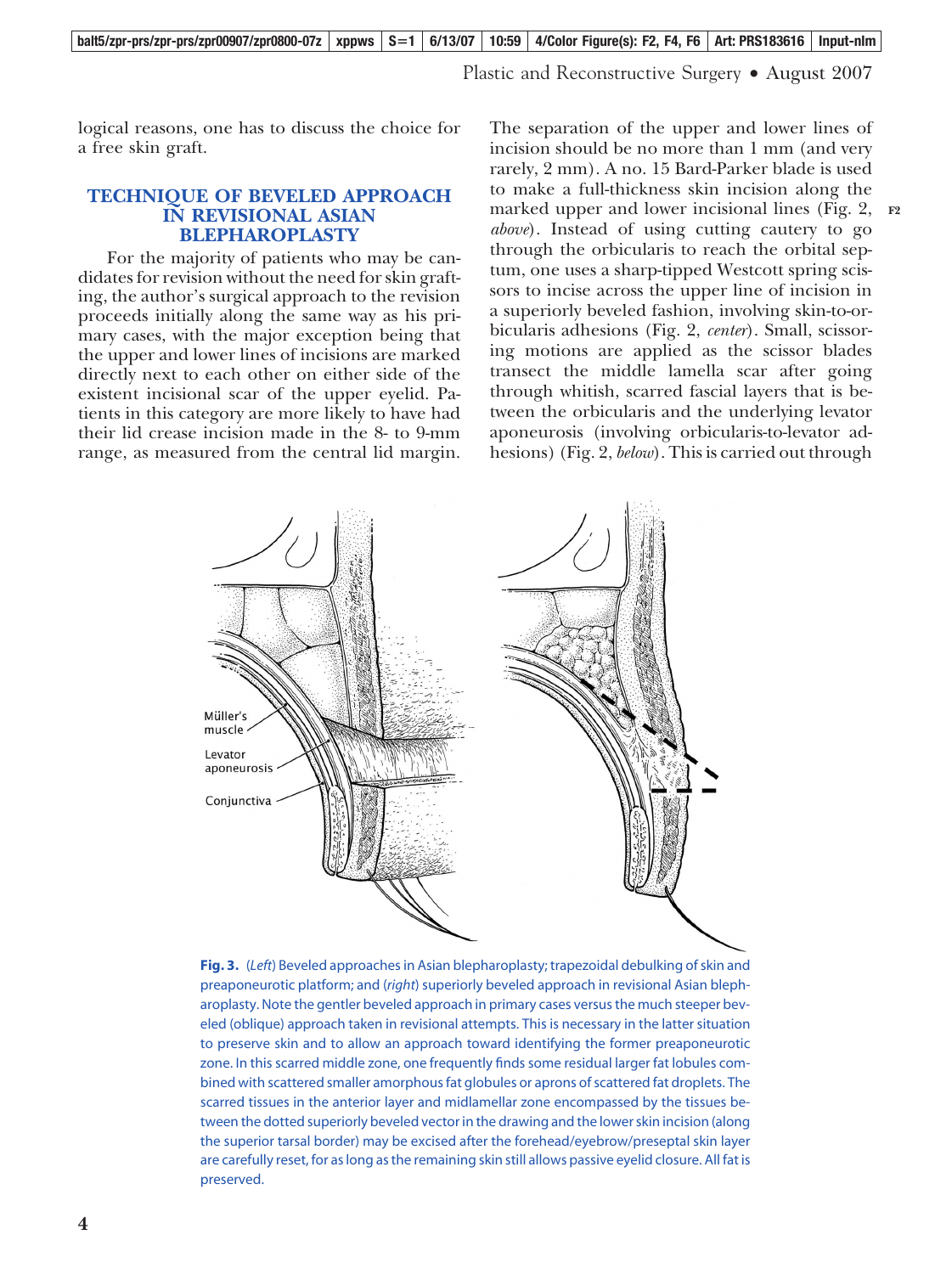Volume 120, Number 2 • Surgery in Asian Blepharoplasty

**F3**

**F4**

**F5**

the width of the incision along the previous scar. The beveled approach is quite similar but steeper compared with primary cases (Fig. 3). In this scarred middle zone, one will see much less of the preaponeurotic fat pad, as it may have been previously excised; some residual fat lobules combined with scattered, smaller amorphous fat globules or aprons of scattered fat droplets may be seen (Fig. 4). The scarred tissues in the anterior layer and midlamellar zone— encompassed by the tissues between the dotted superiorly beveled vector in the drawing and the lower skin incision (along the superior tarsal border)—may be excised after the forehead/eyebrow/preseptal skin layer are carefully reset (by releasing any restrictive surgical adhesive or head drapes on the patient's forehead), for as long as the remaining skin still allows passive eyelid closure. All fat is preserved. The levator and levator aponeurosis can be identified when the scar is released, and it is important to check for restriction objectively (by gently pulling the tarsal plate down) and subjectively asking the patient to perform upgaze and downgaze.

After revision using a superiorly beveled approach, the glide space has been partially restored and the scar removed (Fig. 5). The preaponeurotic platform is cleared of any interfering tissues. Although the surgeon is often forced to make a skin incision that is still farther from the lid margin than one would for a primary Asian blepharoplasty, on closure the incision wound is free to indent inward when the levator contracts, forming a better crease. The residual fat pads in the middle



**Fig. 4.** After the preaponeurotic space is reached, within this scarred middle zone one frequently finds some residual larger fat lobules combined with scattered smaller amorphous fat globules or aprons of scattered fat droplets.

(glide) zone are preserved and allowed to fill in this glide space where appropriate (in severe cases, fat graft may be considered in this space). Skin above the incision is now free to hang down and around to form the contrasting eyelid fold. Figure 6 shows the before and after images of a **F6** young woman who underwent revisional correction for a high crease by means of this approach.

By approaching the preaponeurotic space very close to and barely superior to the suboptimal scarred crease line, one can avoid adding additional incision scar or taking out a precious 0.5 or 1 mm of good skin. The beveled approach allows the previously explored preaponeurotic space to be reached again, without injury to underlying levator muscle, Müller's muscle, and anastomotic vascular arcades. In some cases, this beveled maneuver toward the preaponeurotic space frees up the vertical excursion of the upper eyelid significantly, releasing any restriction that may have contributed to lagophthalmos and acquired ptosis. This maneuver in itself may correct the mild ptosis such that resetting of the previously high crease is then feasible. Any residual preaponeurotic fat that may have been spread out and plastered down on the levator muscle can be peeled off and repositioned into a higher level within the sulcus to help reverse some of the concavity. Any mid-lamellar scar that has previously bonded the anterior and posterior layers can be safely removed or reduced, allowing partial restoration of the glide zone.

This reasoning is applied to revisional blepharoplasty: by using the superiorly beveled approach in revision, the integrity of the preaponeurotic space may be restored. If the patient had previously undergone a traditional blepharoplasty with partial excision of fat, this approach will allow one to locate the preaponeurotic space with ease. If the prior surgeon had carried out the trapezoidal debulking method, $\frac{1}{1}$  it is very easy to relocate the preaponeurotic space as this author does when performing touch-up enhancement of the crease. With a prior history of total fat removal, the beveled approach will still allow a higher probability of reaching the preaponeurotic space. The fourth scenario of trapezoidal debulking with complete fat removal has not been encountered by this author as yet, because most surgeons nowadays know not to remove too much fat in Asian eyelids.

Within the author's practice, a series of 26 patients and 48 eyelids underwent revisional blepharoplasty over the past 4 years for the specific purpose of revising a postsurgical high crease to a lower position. Excluded from this series were all primary Asian blepharoplasties including any pa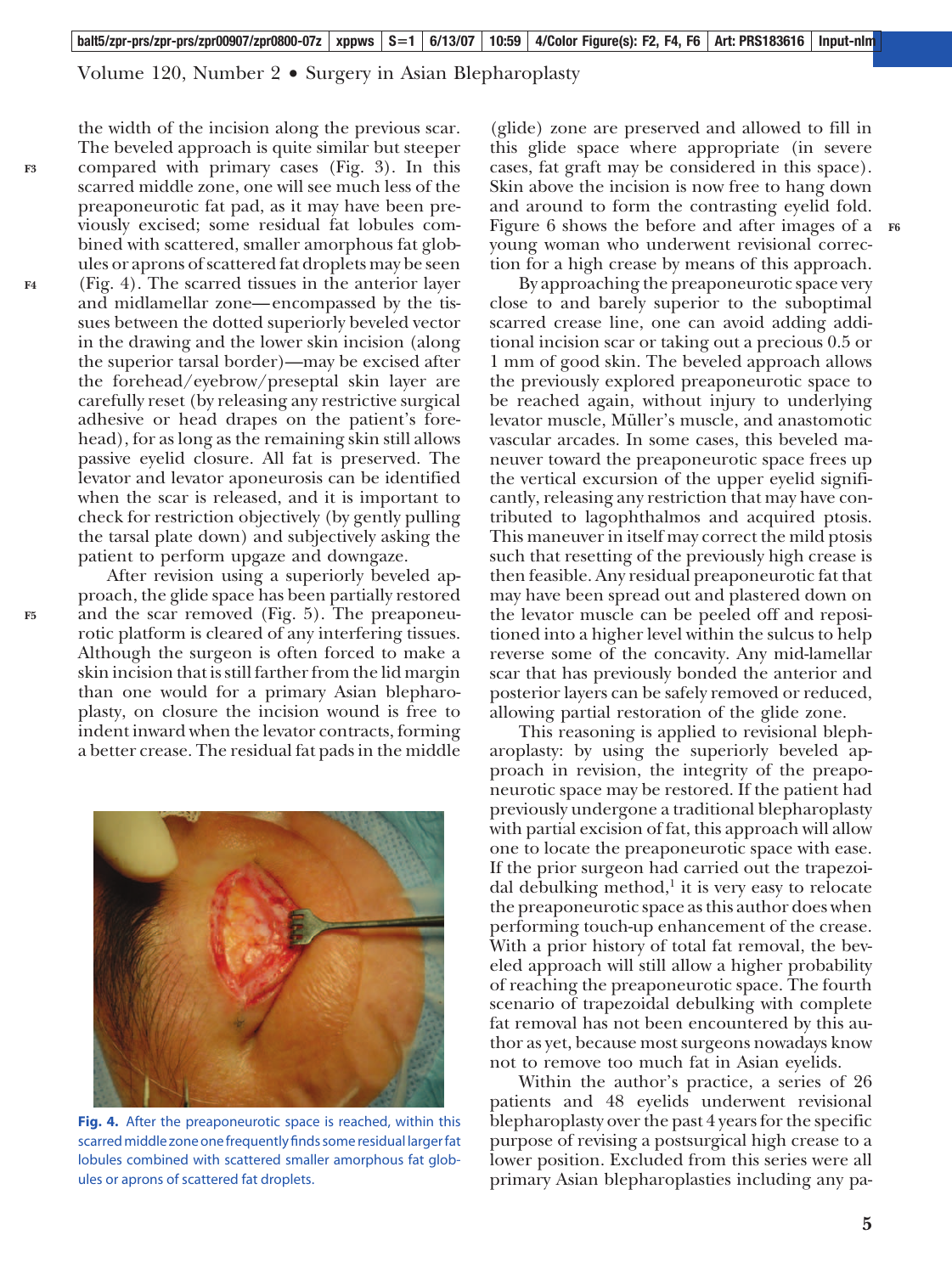Plastic and Reconstructive Surgery • August 2007



**Fig. 5.** After revisional Asian blepharoplasty using a superiorly beveled approach(see Fig. 3), the glide space has been partially restored and the scar removed. The preaponeurotic platform is cleared of any interfering tissues. Although the surgeon is often forced to make a skin incision that is still farther from the lid margin than one would for a primary Asian blepharoplasty,onclosure theincisionwound(*white circles*)isfree toindentinwardwhen thelevator contracts, forming a better crease. The residual fat pads in the middle (glide) zone are preserved and allowed to fill in this glide space where appropriate. Skin denoted by the *shaded circles* above the incision is nowfree to hang down and around toform the contrasting eyelid fold.



**Fig. 6.** (*Left*) Before and (*right*) after photographs of a patient who underwent revisional surgery to reset a high crease.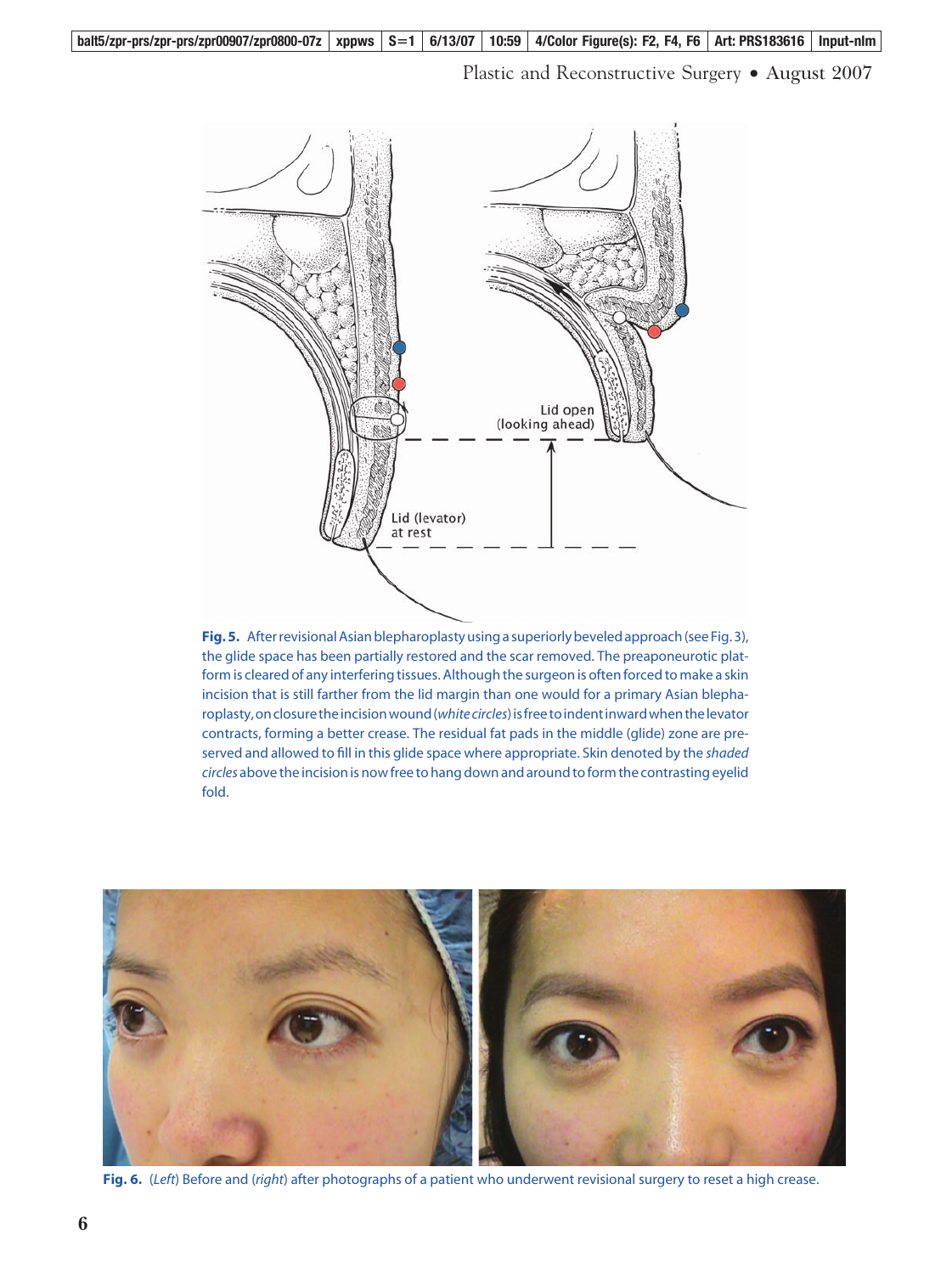| Left Upper Eyelid<br>7.145833333<br>Postoperative<br>rrrorrorrrxrrrxrox<br>$5 - 5$<br>$6 - 7$<br>$\frac{5}{8}$<br>171.5<br>9.791666667<br>Preoperative<br>$8.5$<br>$-2$<br>$-3$<br>$\frac{9.5}{235}$<br>1222<br>$68.5$<br>$7$ 2.85416667<br>Change<br>īΟ.<br>ΙQ.<br>ن سن<br>ن بن بن<br>4<br>$\omega$<br>4<br>4<br>$\alpha$<br>$  \alpha$<br>ת 4<br>4<br>$\alpha$ $ \alpha$ $\alpha$ $\alpha$ $  \alpha$ $\alpha$<br>၈ ၈<br>Right Upper Eyelid<br>7.166666667<br>Postoperative |
|-------------------------------------------------------------------------------------------------------------------------------------------------------------------------------------------------------------------------------------------------------------------------------------------------------------------------------------------------------------------------------------------------------------------------------------------------------------------------------|
|                                                                                                                                                                                                                                                                                                                                                                                                                                                                               |
|                                                                                                                                                                                                                                                                                                                                                                                                                                                                               |
|                                                                                                                                                                                                                                                                                                                                                                                                                                                                               |
|                                                                                                                                                                                                                                                                                                                                                                                                                                                                               |
|                                                                                                                                                                                                                                                                                                                                                                                                                                                                               |
|                                                                                                                                                                                                                                                                                                                                                                                                                                                                               |
|                                                                                                                                                                                                                                                                                                                                                                                                                                                                               |
|                                                                                                                                                                                                                                                                                                                                                                                                                                                                               |
|                                                                                                                                                                                                                                                                                                                                                                                                                                                                               |
|                                                                                                                                                                                                                                                                                                                                                                                                                                                                               |
|                                                                                                                                                                                                                                                                                                                                                                                                                                                                               |
|                                                                                                                                                                                                                                                                                                                                                                                                                                                                               |
|                                                                                                                                                                                                                                                                                                                                                                                                                                                                               |
|                                                                                                                                                                                                                                                                                                                                                                                                                                                                               |
|                                                                                                                                                                                                                                                                                                                                                                                                                                                                               |
|                                                                                                                                                                                                                                                                                                                                                                                                                                                                               |
|                                                                                                                                                                                                                                                                                                                                                                                                                                                                               |
|                                                                                                                                                                                                                                                                                                                                                                                                                                                                               |
|                                                                                                                                                                                                                                                                                                                                                                                                                                                                               |
|                                                                                                                                                                                                                                                                                                                                                                                                                                                                               |
|                                                                                                                                                                                                                                                                                                                                                                                                                                                                               |
|                                                                                                                                                                                                                                                                                                                                                                                                                                                                               |
|                                                                                                                                                                                                                                                                                                                                                                                                                                                                               |
|                                                                                                                                                                                                                                                                                                                                                                                                                                                                               |
| 2.75                                                                                                                                                                                                                                                                                                                                                                                                                                                                          |